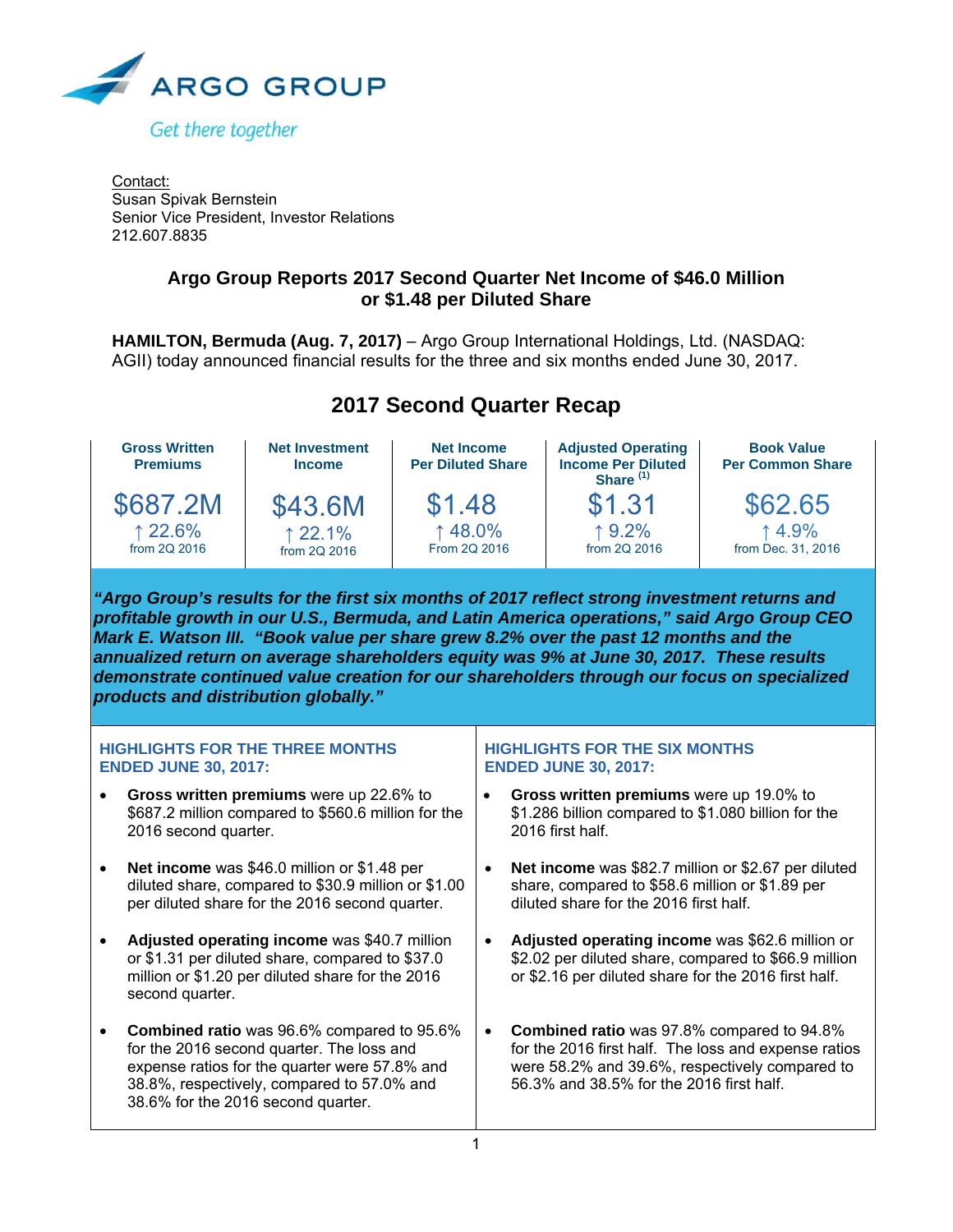| Loss ratio excluding catastrophes and reserve<br>development was 56.9%, compared to 53.9% for<br>the 2016 second quarter.                                                                                                                                                                                                                  |           | Loss ratio excluding catastrophes and reserve<br>development was 56.7%, compared to 54.7% for<br>the 2016 first half.                                                                                                                                                 |
|--------------------------------------------------------------------------------------------------------------------------------------------------------------------------------------------------------------------------------------------------------------------------------------------------------------------------------------------|-----------|-----------------------------------------------------------------------------------------------------------------------------------------------------------------------------------------------------------------------------------------------------------------------|
| Net Investment Income was \$43.6 million,<br>compared to \$35.7 million for the 2016 second<br>quarter. Included in net investment income in the<br>second quarter was \$11.6 million pre-tax or<br>\$0.30 per diluted share after-tax $^{(2)}$ of net<br>investment gains relating to net asset sales<br>initiated by an equity investee. | $\bullet$ | Net Investment Income was \$74.1 million,<br>compared to \$56.9 million for the 2016 first half.                                                                                                                                                                      |
| Net favorable prior-year reserve development<br>was \$1.1 million (benefiting the combined ratio<br>by 0.2 points), compared with \$12.7 million<br>(benefiting the combined ratio by 3.7 points) for<br>the 2016 second quarter.                                                                                                          |           | Net unfavorable prior-year reserve development<br>was \$5.7 million (adversely affecting the combined<br>ratio by 0.7 points), compared with net favorable<br>development of \$15.9 million (benefiting the<br>combined ratio by 2.3 points) for the 2016 first half. |
| Estimated pre-tax catastrophe losses were<br>\$4.5 million or 1.1 points on the combined ratio,<br>compared to \$22.7 million or 6.8 points on the<br>combined ratio for the 2016 second quarter.                                                                                                                                          | $\bullet$ | Estimated pre-tax catastrophe losses were \$6.3<br>million or 0.8 points on the combined ratio,<br>compared to \$26.0 million or 3.9 points on the<br>combined ratio for the 2016 first half.                                                                         |
| During the 2016 second quarter, the<br>Company repurchased \$2.8 million or 46,500<br>shares of its common stock.                                                                                                                                                                                                                          | $\bullet$ | During the 2016 first half, the Company<br>repurchased \$2.8 million or 46,500 shares of its<br>common stock.                                                                                                                                                         |
|                                                                                                                                                                                                                                                                                                                                            |           | Book value per share increased to \$62.65, up<br>4.9% from \$59.73 at Dec. 31, 2016.                                                                                                                                                                                  |
|                                                                                                                                                                                                                                                                                                                                            |           | Cash and investments at June 30, 2017, totaled<br>\$4.8 billion with a net pre-tax unrealized gain of<br>approximately \$158.1 million.                                                                                                                               |
|                                                                                                                                                                                                                                                                                                                                            |           |                                                                                                                                                                                                                                                                       |

#### **Notes**

- All per share amounts are adjusted for the 10% stock dividend paid on June 15, 2016, to stockholders of record on June 1, 2016.
- All references to catastrophe losses are pre-tax and net of reinsurance and estimated reinstatement premiums. Point impacts on the combined ratio are calculated as the difference between the reported combined ratio and the combined ratio excluding incurred catastrophe losses and associated reinstatement premiums.

(1) Refer to Non-GAAP Financial Measures below.<br>(2) At assumed tax rate of 20%

At assumed tax rate of 20%.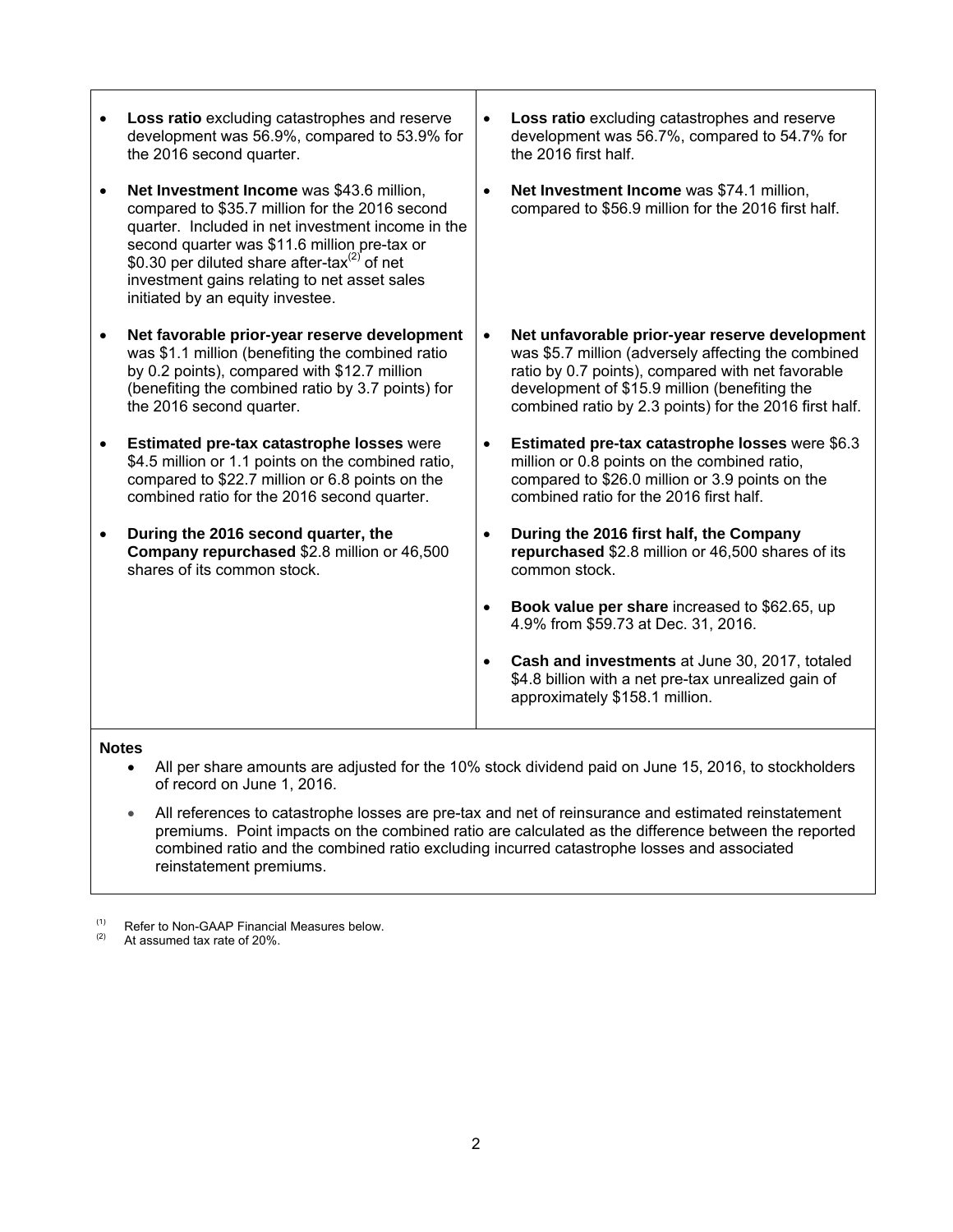### **FINANCIAL HIGHLIGHTS BY SEGMENT**

### **U.S. Operations**

U.S. Operations include the Excess & Surplus Lines and Commercial Specialty businesses.

- *Second quarter 2017 gross written premiums growth of 13.4% was driven by executing on strategic growth initiatives across Liability, Professional, and Specialty lines and planned reductions within Property lines due to continued pricing competition. Gross written premiums for the first six months of 2017 were up 14.9% from the 2016 period and reflect growth in all four business lines.*
- *The loss ratio for the 2017 second quarter was 53.6% compared to 55.6% for the 2016 second quarter. For the six-month period in 2017 the loss ratio was 54.6% compared to 55.8% in the 2016 period.*
- *The loss ratio excluding catastrophe losses and reserve development for the 2017 second quarter was 57.4%, compared to 57.7% for the 2016 second quarter, and 57.5% compared to 57.0% for the six month comparison to 2016.*

For the 2017 second quarter, U.S. Operations reported gross written premiums of \$365.0 million, up \$43.2 million from \$321.8 million for the 2016 second quarter. Net written premiums were \$261.5 million versus \$223.5 million for the 2016 second quarter. Earned premiums were \$229.1 million versus \$206.8 million for the 2016 second quarter. For the 2017 second quarter, U.S. Operations reported underwriting income of \$29.3 million, compared to underwriting income of \$27.2 million for the 2016 second quarter. The 2017 second quarter combined ratio of 87.2% compares to 86.8% for the prior-year quarter. For the 2017 second quarter, net favorable prior-year reserve development was \$12.8 million or 5.6 points on the combined ratio, compared to net favorable prior-year reserve development of \$9.0 million benefiting the combined ratio by 4.4 points for the 2016 second quarter. Catastrophe losses for the 2017 second quarter were \$4.0 million or 1.8 points on the combined ratio, compared to catastrophe losses of \$4.7 million or 2.3 points for the 2016 second quarter. The loss ratio for the 2017 second quarter, excluding catastrophe losses and reserve development, was 57.4%, compared to 57.7% for the 2016 second quarter.

For the six months ended June 30, 2017, U.S. Operations reported gross written premiums of \$700.0 million, up \$90.6 million from \$609.4 million for the 2016 first half. Net written premiums were \$478.5 million versus \$412.9 million for the 2016 first half. Earned premiums were \$450.3 million versus \$413.4 million for the 2016 first half. For the 2017 first half, U.S. Operations reported underwriting income of \$50.1 million, compared to underwriting income of \$51.4 million for the 2016 first half. The 2017 first half combined ratio of 88.9% compares to 87.6% for the 2016 first half. For the 2017 first half, net favorable prior-year reserve development was \$18.0 million or 4.0 points on the combined ratio, compared to net favorable prior-year reserve development of \$11.9 million benefiting the combined ratio by 2.9 points for the 2016 first half. Catastrophe losses for the 2017 first half were \$4.8 million or 1.1 points on the combined ratio, compared to catastrophe losses of \$7.0 million or 1.7 points for the 2016 first half. The loss ratio for the 2017 first half, excluding catastrophe losses and reserve development, was 57.5%, compared to 57.0% for the 2016 first half.

#### **International Operations**

International Operations comprise Syndicate 1200, International Specialty, and the Ariel Re businesses including Syndicate 1910. The Ariel Re transaction closed on February 6, 2017, therefore, Ariel Re results are included in the consolidated International Operations results since that date.

- *Gross written premiums were up 35.0% in the second quarter and 24.4% for the six-month period of 2017 versus 2016. Growth was driven by reinsurance business at Syndicate 1910, and by business in Bermuda and Brazil.*
- *The current quarter loss ratio was 62.4% compared to 55.6% in the 2016 quarter. For the six months of 2017 the loss ratio was 61.9% compared to 54.8% for the same period of 2016. The increase in the current year loss ratio relates to Syndicate 1200 due to higher property and aviation losses and an increase to reserves for prior year business in Liability, Specialty, and Property lines.*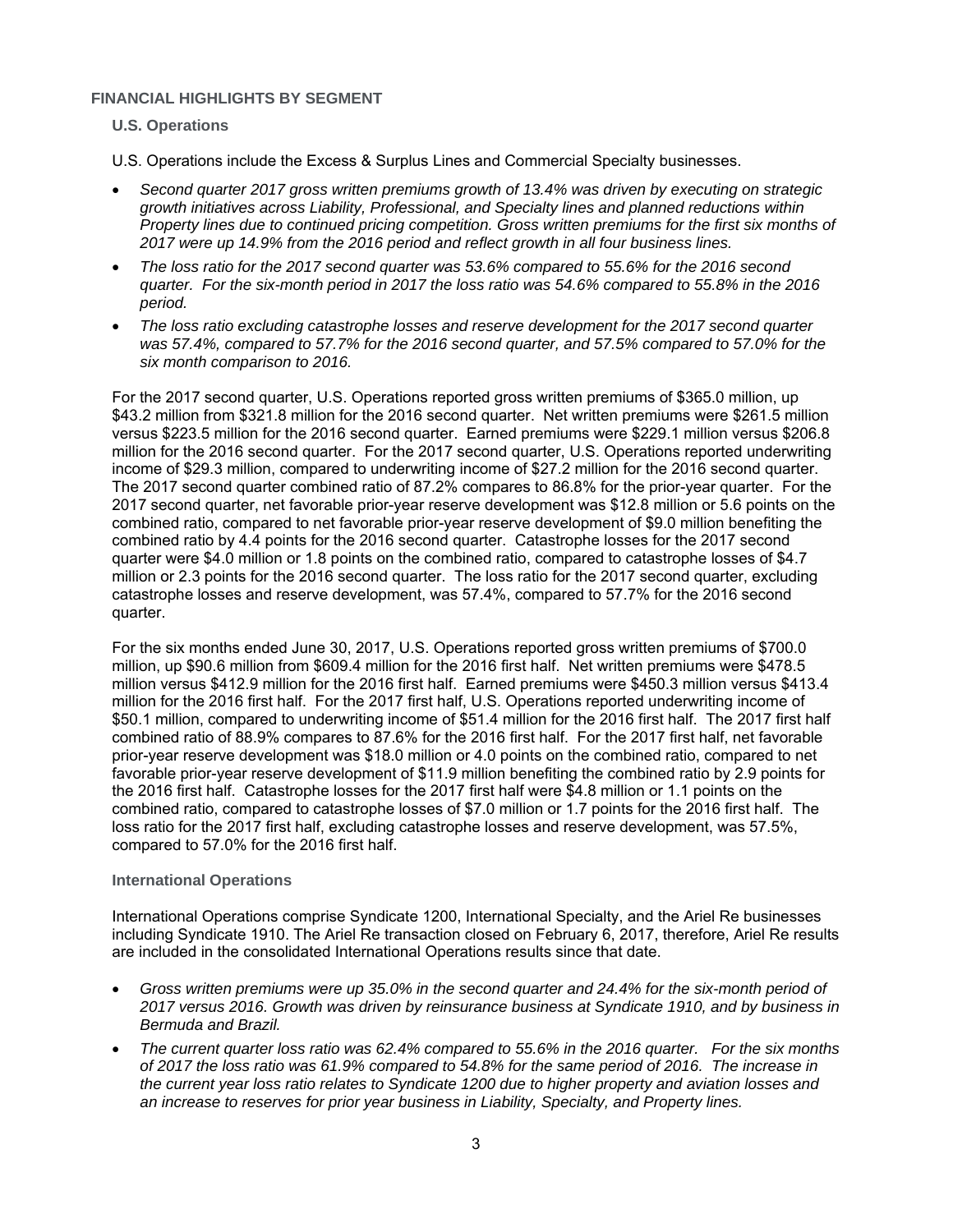*The loss ratio for the second quarter of 2017, excluding catastrophe losses and reserve development, was 56.3%, compared to 48.1% for the 2016 second quarter. For the six month 2017 period the loss ratio excluding catastrophe losses and reserve development was 55.5% compared to 51.4%.* 

For the 2017 second quarter, International Operations reported gross written premiums of \$322.1 million, up \$83.5 million from \$238.6 million for the 2016 second quarter. Net written premiums were \$185.5 million versus \$164.3 million for the 2016 second quarter. Earned premiums were \$169.9 million versus \$137.9 million for the 2016 second quarter. For the 2017 second quarter, International Operations reported underwriting income of \$1 million, compared to underwriting income of \$6.3 million for the 2016 second quarter. The 2017 second quarter combined ratio of 99.4% compares to 95.4% for the prior-year quarter. For the 2017 second quarter, net unfavorable prior-year reserve development was \$10.0 million or 5.9 points on the combined ratio, compared to net favorable prior-year reserve development of \$8.5 million benefiting the combined ratio by 6.2 points for the 2016 second quarter. Catastrophe losses for the 2017 second quarter were \$0.5 million or 0.2 points on the combined ratio, compared to catastrophe losses of \$18.0 million or 13.7 points for the 2016 second quarter. The loss ratio for the 2017 second quarter, excluding catastrophe losses and reserve development, was 56.3%, compared to 48.1% for the 2016 second quarter.

For the six months ended June 30, 2017, International Operations reported gross written premiums of \$585.7 million, up \$114.9 million from \$470.8 million for the 2016 first half. Net written premiums were \$311.9 million versus \$278.3 million for the 2016 first half. Earned premiums were \$328.1 million versus \$276.2 million for the 2016 first half. For the 2017 first half, International Operations reported underwriting income of \$4.6 million, compared to underwriting income of \$18.1 million for the 2016 first half. The 2017 first half combined ratio of 98.6% compares to 93.4% for the 2016 first half. For the 2017 first half, net unfavorable prior-year reserve development was \$19.6 million or 6.0 points on the combined ratio, compared to net favorable prior-year reserve development of \$10.2 million benefiting the combined ratio by 3.8 points for the 2016 first half. Catastrophe losses for the 2017 first half were \$1.5 million or 0.4 points on the combined ratio, compared to catastrophe losses of \$19.0 million or 7.2 points for the 2016 first half. The loss ratio for the 2017 first half, excluding catastrophe losses and reserve development, was 55.5%, compared to 51.4% for the 2016 first half.

### **CONFERENCE CALL**

Argo Group management will conduct an investor conference call starting at 10 a.m. EDT (11 a.m. ADT) tomorrow, Tuesday, Aug. 8, 2017. A live webcast of the conference call can be accessed by visiting http://services.choruscall.com/links/agii170808.html. Participants in the U.S. can access the call by dialing (877) 291-5203. Callers dialing from outside the U.S. can access the call by dialing (412) 902-6610. Please ask the operator to be connected to the Argo Group earnings call.

A webcast replay will be available shortly after the live conference call and can be accessed at http://services.choruscall.com/links/agii170808.html</u>. A telephone replay of the conference call will be available through Aug. 15, 2017, to callers in the U.S. by dialing (877) 344-7529 (conference # 10111080). Callers dialing from outside the U.S. can access the telephone replay by dialing (412) 317-0088 (conference # 10111080).

### **ABOUT ARGO GROUP INTERNATIONAL HOLDINGS, LTD.**

Argo Group International Holdings, Ltd. (NASDAQ: AGII) is an international underwriter of specialty insurance and reinsurance products in the property and casualty market. Argo Group offers a full line of products and services designed to meet the unique coverage and claims handling needs of businesses in four primary segments: Excess & Surplus Lines, Commercial Specialty, Syndicate 1200 and International Specialty. Argo Group's insurance subsidiaries are A. M. Best-rated 'A' (Excellent) (highest rating out of 16 rating classifications) with a stable outlook, and Argo's U.S. insurance subsidiaries are Standard and Poor's-rated 'A-' (Strong) with a stable outlook. More information on Argo Group and its subsidiaries is available at www.argolimited.com.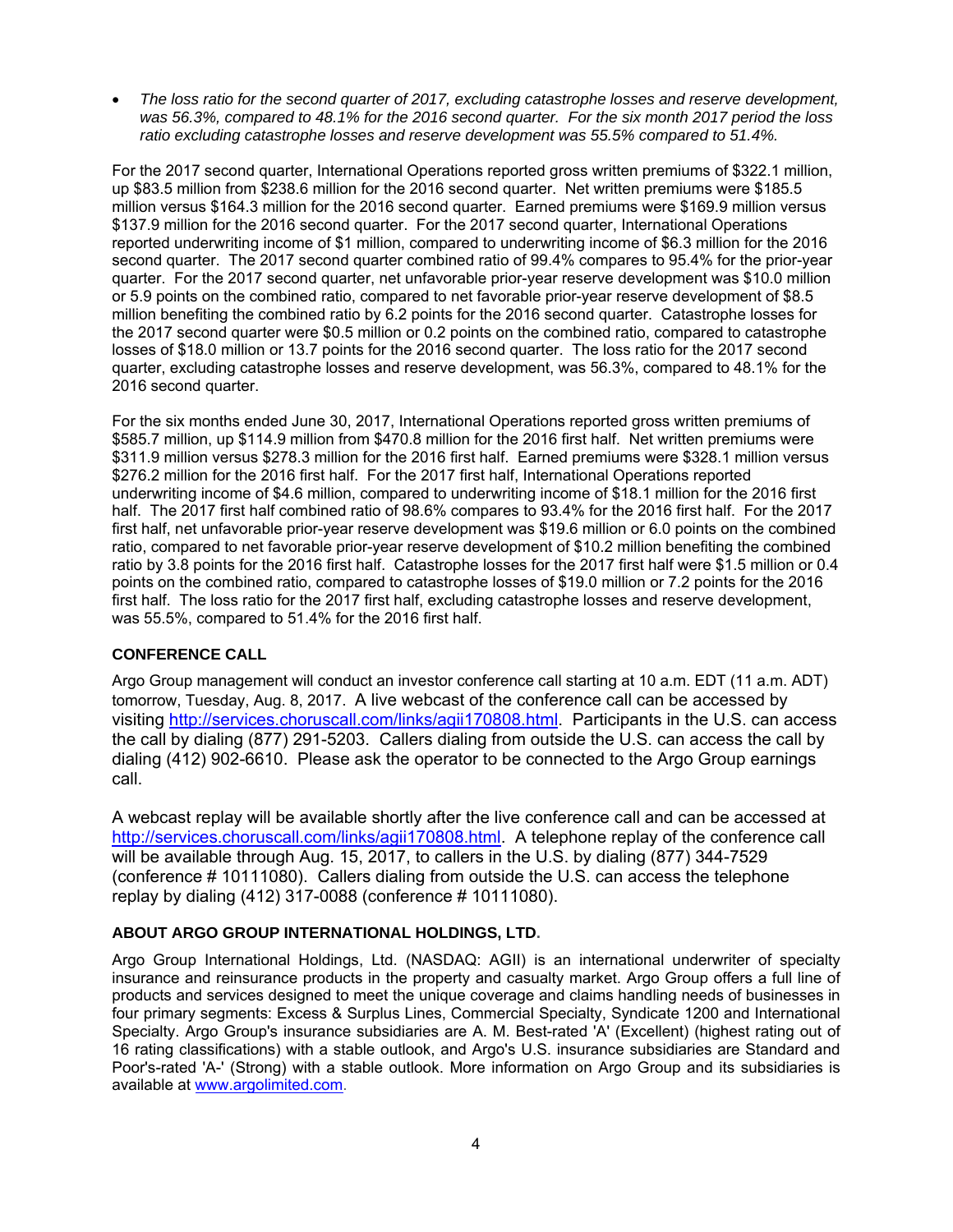#### **FORWARD-LOOKING STATEMENTS**

This press release may include forward-looking statements, both with respect to Argo Group and its industry, that reflect our current views with respect to future events and financial performance. These statements are made pursuant to the safe harbor provisions of the Private Securities Litigation Reform Act of 1995. Forward-looking statements include all statements that do not relate solely to historical or current facts, and can be identified by the use of words such as "expect," "intend," "plan," "believe," "do not believe," "aim," "project," "anticipate," "seek," "will," "likely," "assume," "estimate," "may," "continue," "guidance," "objective," "outlook," "trends," "future," "could," "would," "should," "target," "on track" and similar expressions of a future or forward-looking nature. All forward-looking statements address matters that involve risks and uncertainties, many of which are beyond Argo Group's control. Accordingly, there are or will be important factors that could cause actual results to differ materially from those indicated in such statements and, therefore, you should not place undue reliance on any such statements. We believe that these factors include, but are not limited to, the following: 1) unpredictability and severity of catastrophic events; 2) rating agency actions; 3) adequacy of our risk management and loss limitation methods; 4) cyclicality of demand and pricing in the insurance and reinsurance markets; 5) statutory or regulatory developments including tax policy, reinsurance and other regulatory matters; 6) our ability to implement our business strategy; 7) adequacy of our loss reserves; 8) continued availability of capital and financing; 9) retention of key personnel; 10) competition; 11) potential loss of business from one or more major insurance or reinsurance brokers; 12) our ability to implement, successfully and on a timely basis, complex infrastructure, distribution capabilities, systems, procedures and internal controls, and to develop accurate actuarial data to support the business and regulatory and reporting requirements; 13) general economic and market conditions (including inflation, volatility in the credit and capital markets, interest rates and foreign currency exchange rates); 14) the integration of Ariel Re and other businesses we may acquire or new business ventures we may start; 15) the effect on our investment portfolios of changing financial market conditions including inflation, interest rates, liquidity and other factors; 16) acts of terrorism or outbreak of war; and 17) availability of reinsurance and retrocessional coverage, as well as management's response to any of the aforementioned factors.

In addition, any estimates relating to loss events involve the exercise of considerable judgment and reflect a combination of ground-up evaluations, information available to date from brokers and cedants, market intelligence, initial tentative loss reports and other sources. The actuarial range of reserves and management's best estimate is based on our then current state of knowledge including explicit and implicit assumptions relating to the pattern of claim development, the expected ultimate settlement amount, inflation and dependencies between lines of business. Our internal capital model is used to consider the distribution for reserving risk around this best estimate and predict the potential range of outcomes. However, due to the complexity of factors contributing to the losses and the preliminary nature of the information used to prepare these estimates, there can be no assurance that Argo Group's ultimate losses will remain within the stated amount.

The foregoing review of important factors should not be construed as exhaustive and should be read in conjunction with the other cautionary statements that are included herein and elsewhere, including the risk factors included in our most recent reports on Form 10-K and Form 10-Q and other documents of Argo Group on file with or furnished to the U.S. Securities and Exchange Commission ("SEC"). Any forward-looking statements made in this press release are qualified by these cautionary statements, and there can be no assurance that the actual results or developments anticipated by Argo Group will be realized or, even if substantially realized, that they will have the expected consequences to, or effects on, Argo Group or its business or operations. Except as required by law, Argo Group undertakes no obligation to update publicly or revise any forward-looking statement, whether as a result of new information, future developments or otherwise.

#### **NON-GAAP FINANCIAL MEASURES**

In presenting the Company's results, management has included and discussed in this press release certain non-generally accepted accounting principles ("non-GAAP") financial measures within the meaning of Regulation G as promulgated by the U.S. Securities and Exchange Commission. Management believes that these non-GAAP measures, which may be defined differently by other companies, better explain the Company's results of operations in a manner that allows for a more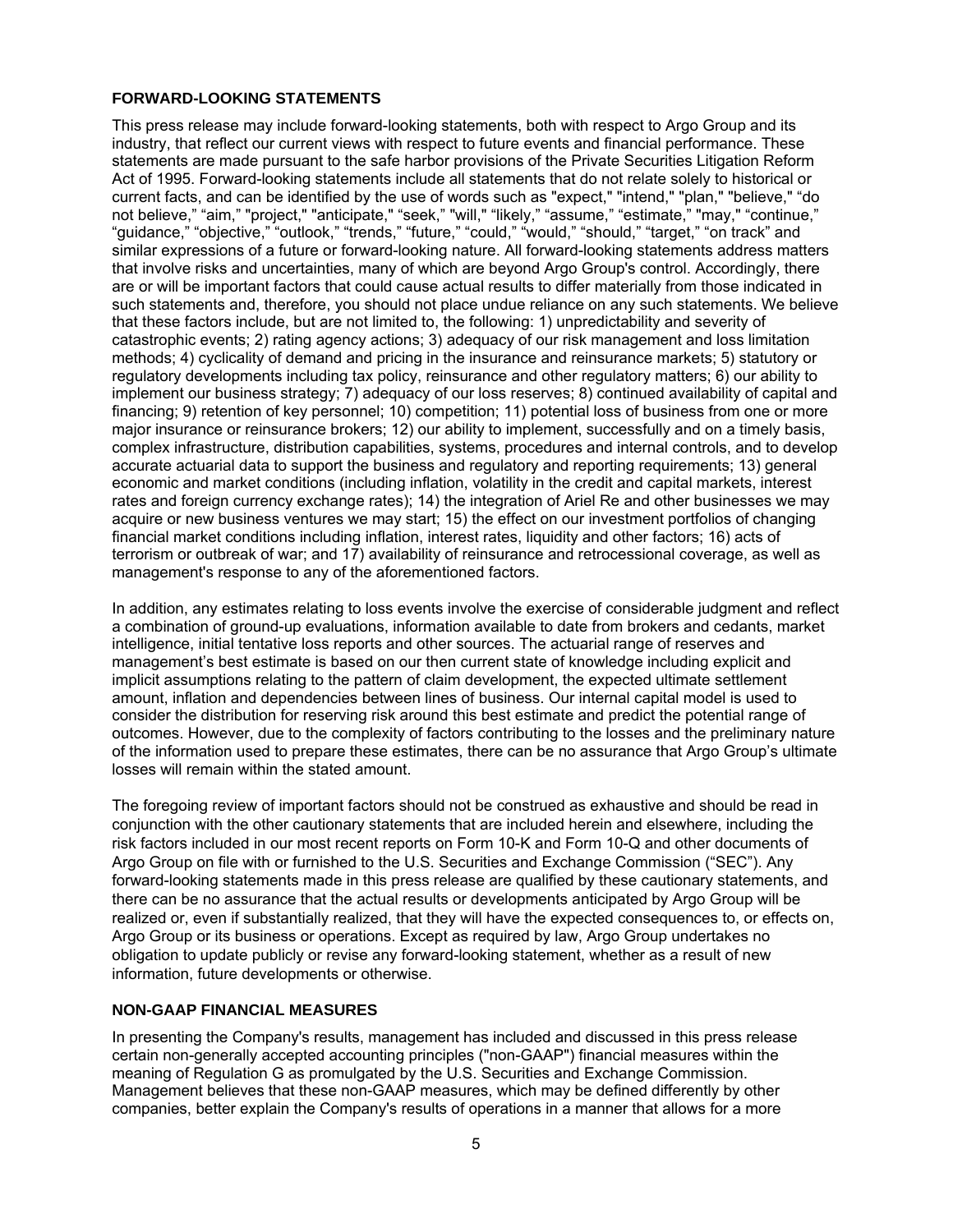complete understanding of the underlying trends in the Company's business. However, these measures should not be viewed as a substitute for those determined in accordance with generally accepted accounting principles ("U.S. GAAP").

"Underwriting income" is an internal performance measure used in the management of the Company's operations and represents net amount earned from underwriting activities (net premiums earned less underwriting expenses and claims incurred). Although this measure of profit (loss) does not replace net income (loss) computed in accordance with U.S. GAAP as a measure of profitability, management uses this measure of profit (loss) to focus our reporting segments on generating underwriting income. The Company presents Underwriting income as a measure that is commonly recognized as a standard of performance by investors, analysts, rating agencies and other users of its financial information.

"Adjusted operating income" is an internal performance measure used in the management of the Company's operations and represents after-tax (at an assumed effective tax rate of 20%) operational results excluding, as applicable, net realized investment gains or losses, net foreign exchange gain or loss, and other similar non-recurring items. The Company excludes net realized investment gains or losses, net foreign exchange gain or loss, and other similar non-recurring items from the calculation of adjusted operating income because these amounts are influenced by and fluctuate in part, by market conditions that are outside of management's control. In addition to presenting net income determined in accordance with U.S. GAAP, the Company believes that showing adjusted operating income enables investors, analysts, rating agencies and other users of the Company's financial information to more easily analyze our results of operations and underlying business performance. Adjusted operating income should not be viewed as a substitute for U.S. GAAP net income.

"Annualized return on average shareholders' equity" ("ROAE") is calculated using average shareholders' equity. In calculating ROAE, the net income available to shareholders for the period is multiplied by the number of periods in a calendar year to arrive at annualized net income available to shareholders. The Company presents ROAE as a measure that is commonly recognized as a standard of performance by investors, analysts, rating agencies and other users of its financial information.

"Annualized adjusted operating return on average shareholders' equity" is calculated using adjusted operating income (as defined above and annualized in the manner described for net income (loss) available to shareholders under ROAE above) and average shareholders' equity. The assumed tax rate is 20%.

Reconciliations of these financial measures to their most directly comparable U.S. GAAP measures are included in the attached tables.

> - more – (financial tables follow)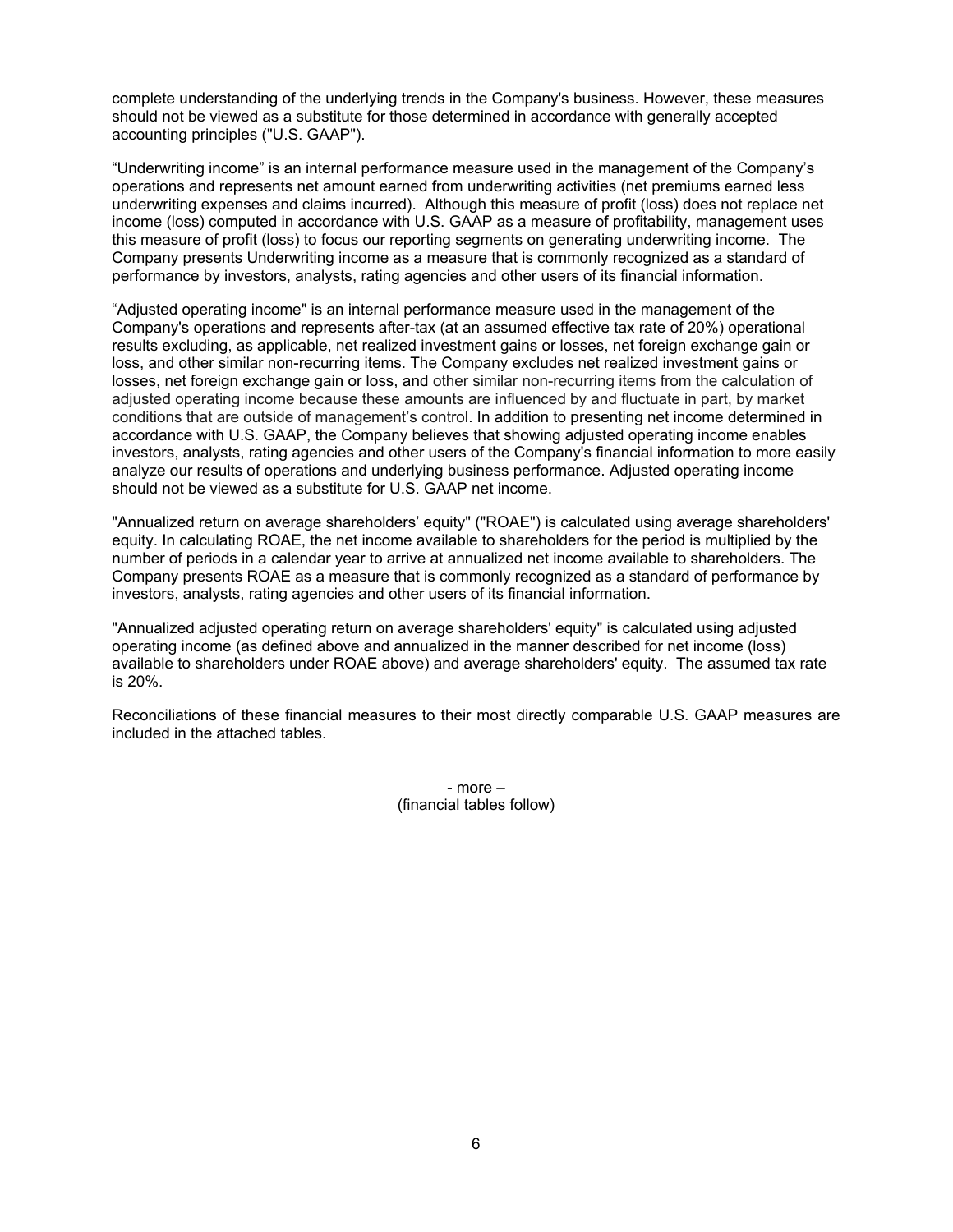# ARGO GROUP INTERNATIONAL HOLDINGS, LTD. CONSOLIDATED BALANCE SHEETS

(in millions, except per share amounts)

|                                                  | June 30,      | December 31,  |
|--------------------------------------------------|---------------|---------------|
|                                                  | 2017          | 2016          |
|                                                  | (unaudited)   |               |
| Assets                                           |               |               |
| Total investments                                | \$<br>4,624.1 | \$<br>4,324.3 |
| Cash                                             | 214.5         | 86.0          |
| Accrued investment income                        | 23.0          | 20.7          |
| Receivables                                      | 2,192.2       | 1,849.4       |
| Goodwill and intangible assets                   | 261.1         | 219.9         |
| Deferred acquisition costs, net                  | 162.8         | 139.1         |
| Ceded unearned premiums                          | 436.6         | 302.8         |
| Other assets                                     | 326.4         | 262.8         |
| <b>Total assets</b>                              | \$<br>8,240.7 | \$<br>7,205.0 |
|                                                  |               |               |
| Liabilities and Shareholders' Equity             |               |               |
| Reserves for losses and loss adjustment expenses | \$<br>3,632.8 | \$<br>3,350.8 |
| Unearned premiums                                | 1,176.2       | 970.0         |
| Ceded reinsurance payable, net                   | 704.7         | 466.6         |
| Senior unsecured fixed rate notes                | 139.5         | 139.5         |
| Other indebtedness                               | 182.5         | 55.4          |
| Junior subordinated debentures                   | 256.4         | 172.7         |
| <b>Other liabilities</b>                         | 257.3         | 257.3         |
| <b>Total liabilities</b>                         | 6,349.4       | 5,412.3       |
| Total shareholders' equity                       | 1,891.3       | 1,792.7       |
| Total liabilities and shareholders' equity       | \$<br>8,240.7 | \$<br>7,205.0 |
| Book value per common share                      | \$<br>62.65   | \$<br>59.73   |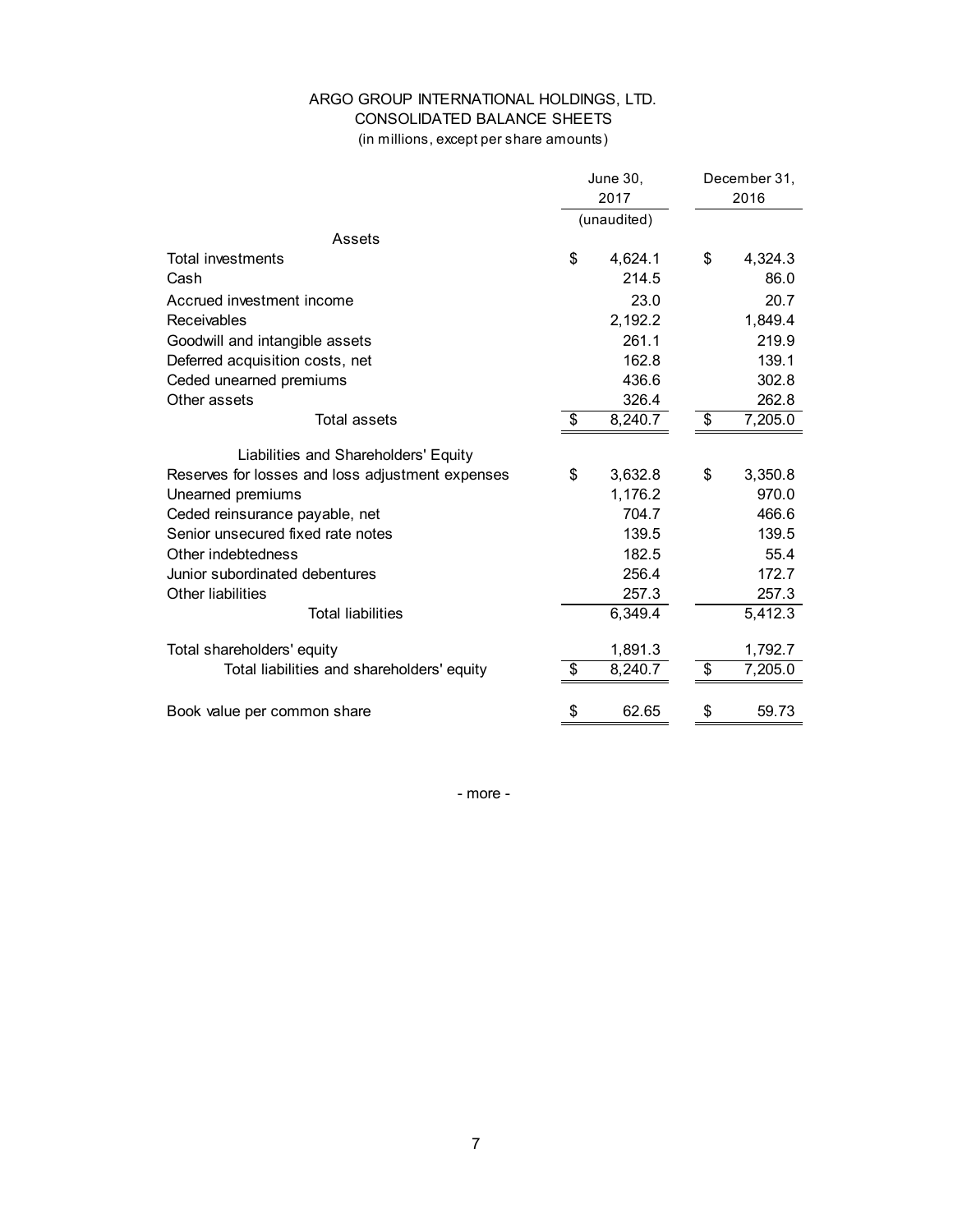### ARGO GROUP INTERNATIONAL HOLDINGS, LTD. FINANCIAL HIGHLIGHTS ALL SEGMENTS (in millions, except per share amounts)

|                                                                          | Three months ended<br>June 30, |                     |                 |                     |                 | Six months ended     | June 30,        |                        |  |
|--------------------------------------------------------------------------|--------------------------------|---------------------|-----------------|---------------------|-----------------|----------------------|-----------------|------------------------|--|
|                                                                          | 2017                           | (unaudited)         |                 | 2016                |                 | 2017                 | (unaudited)     | 2016                   |  |
| Gross written premiums<br>Net written premiums                           | \$                             | 687.2<br>447.1      | \$              | 560.6<br>388.0      | \$              | 1,285.8<br>790.5     | \$              | 1,080.4<br>691.4       |  |
| Earned premiums<br>Net investment income                                 |                                | 399.1<br>43.6       |                 | 344.9<br>35.7       |                 | 778.5<br>74.1        |                 | 689.8<br>56.9          |  |
| Fee and other income<br>Net realized investment and other gains (losses) |                                | 3.8<br>4.5<br>451.0 |                 | 5.8<br>(2.1)        |                 | 7.4<br>19.1<br>879.1 |                 | 12.6<br>(4.9)<br>754.4 |  |
| Total revenue<br>Losses and loss adjustment expenses                     |                                | 230.6               |                 | 384.3<br>196.6      |                 | 453.1                |                 | 388.2                  |  |
| Underwriting, acquisition and insurance expenses<br>Interest expense     |                                | 154.7<br>7.0        |                 | 133.0<br>4.9        |                 | 308.3<br>12.9        |                 | 265.6<br>9.7           |  |
| Fee and other expense, net<br>Foreign currency exchange losses           |                                | 3.3<br>4.6<br>400.2 |                 | 5.7<br>4.5<br>344.7 |                 | 7.4<br>3.9<br>785.6  |                 | 12.2<br>6.0<br>681.7   |  |
| Total expenses<br>Income before taxes                                    |                                | 50.8                |                 | 39.6                |                 | 93.5                 |                 | 72.7                   |  |
| Income tax provision<br>Net income                                       | ङ                              | 4.8<br>46.0         | $\overline{\$}$ | 8.7<br>30.9         | $\overline{\$}$ | 10.8<br>82.7         | $\overline{\$}$ | 14.1<br>58.6           |  |
| Net income per common share (basic)                                      | \$                             | 1.52                | \$              | 1.03                | \$              | 2.75                 | \$              | 1.93                   |  |
| Net income per common share (diluted)                                    | -\$                            | 1.48                | \$              | 1.00                | \$              | 2.67                 | \$              | 1.89                   |  |
| Weighted average common shares:<br>Basic                                 |                                | 30.2                |                 | 30.2                |                 | 30.1                 |                 | 30.3                   |  |
| <b>Diluted</b>                                                           |                                | 31.0                |                 | 30.8                |                 | 31.0                 |                 | 31.0                   |  |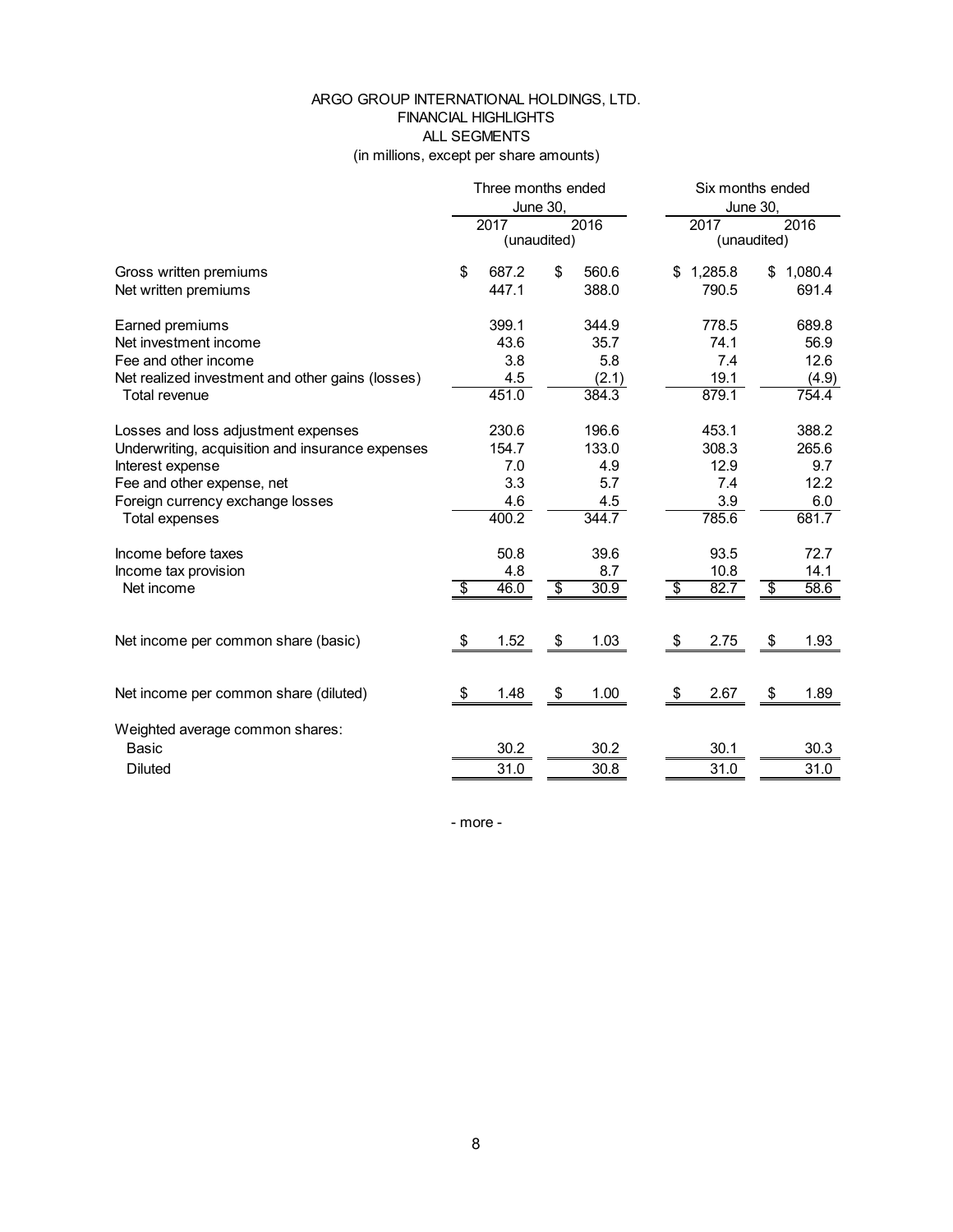# ARGO GROUP INTERNATIONAL HOLDINGS, LTD. SEGMENT DATA (in millions) (unaudited)

|                                 | Three months ended |                 |               |                 |               |                 |    | Six months ended |  |  |  |
|---------------------------------|--------------------|-----------------|---------------|-----------------|---------------|-----------------|----|------------------|--|--|--|
|                                 |                    | <b>June 30,</b> |               | <b>June 30,</b> |               | <b>June 30,</b> |    | <b>June 30,</b>  |  |  |  |
|                                 |                    | 2017            |               | 2016            |               | 2017            |    | 2016             |  |  |  |
| <b>U.S. OPERATIONS</b>          |                    |                 |               |                 |               |                 |    |                  |  |  |  |
| Gross written premiums          | \$                 | 365.0           | \$            | 321.8           | \$            | 700.0           | \$ | 609.4            |  |  |  |
| Net written premiums            |                    | 261.5           |               | 223.5           |               | 478.5           |    | 412.9            |  |  |  |
| Earned premiums                 |                    | 229.1           |               | 206.8           |               | 450.3           |    | 413.4            |  |  |  |
| Underwriting income             |                    | 29.3            |               | 27.2            |               | 50.1            |    | 51.4             |  |  |  |
| Net investment income           |                    | 27.3            |               | 21.7            |               | 47.2            |    | 35.5             |  |  |  |
| Interest expense                |                    | (3.8)           |               | (2.4)           |               | (6.5)           |    | (4.6)            |  |  |  |
| Fee income (expense), net       |                    | 0.2             |               | (1.1)           |               | (0.6)           |    | (2.0)            |  |  |  |
| Net income before taxes         | \$                 | 53.0            | $\frac{1}{2}$ | 45.4            | $\frac{1}{2}$ | 90.2            | \$ | 80.3             |  |  |  |
| Loss ratio                      |                    | 53.6%           |               | 55.6%           |               | 54.6%           |    | 55.8%            |  |  |  |
| Expense ratio                   |                    | 33.6%           |               | 31.2%           |               | 34.3%           |    | 31.8%            |  |  |  |
| GAAP combined ratio             |                    | 87.2%           |               | 86.8%           |               | 88.9%           |    | 87.6%            |  |  |  |
| <b>INTERNATIONAL OPERATIONS</b> |                    |                 |               |                 |               |                 |    |                  |  |  |  |
| Gross written premiums          | \$                 | 322.1           | \$            | 238.6           | \$            | 585.7           | \$ | 470.8            |  |  |  |
| Net written premiums            |                    | 185.5           |               | 164.3           |               | 311.9           |    | 278.3            |  |  |  |
| Earned premiums                 |                    | 169.9           |               | 137.9           |               | 328.1           |    | 276.2            |  |  |  |
| Underwriting income             |                    | 1.0             |               | 6.3             |               | 4.6             |    | 18.1             |  |  |  |
| Net investment income           |                    | 10.1            |               | 9.1             |               | 16.7            |    | 15.2             |  |  |  |
| Interest expense                |                    | (2.3)           |               | (1.3)           |               | (4.3)           |    | (2.6)            |  |  |  |
| Fee income, net                 |                    | 0.3             |               | 1.2             |               | 0.4             |    | 2.3              |  |  |  |
| Net income before taxes         | \$                 | 9.1             | \$            | 15.3            | \$            | 17.4            | \$ | 33.0             |  |  |  |
| Loss ratio                      |                    | 62.4%           |               | 55.6%           |               | 61.9%           |    | 54.8%            |  |  |  |
| Expense ratio                   |                    | 37.0%           |               | 39.8%           |               | 36.7%           |    | 38.6%            |  |  |  |
| GAAP combined ratio             |                    | 99.4%           |               | 95.4%           |               | 98.6%           |    | 93.4%            |  |  |  |

-more-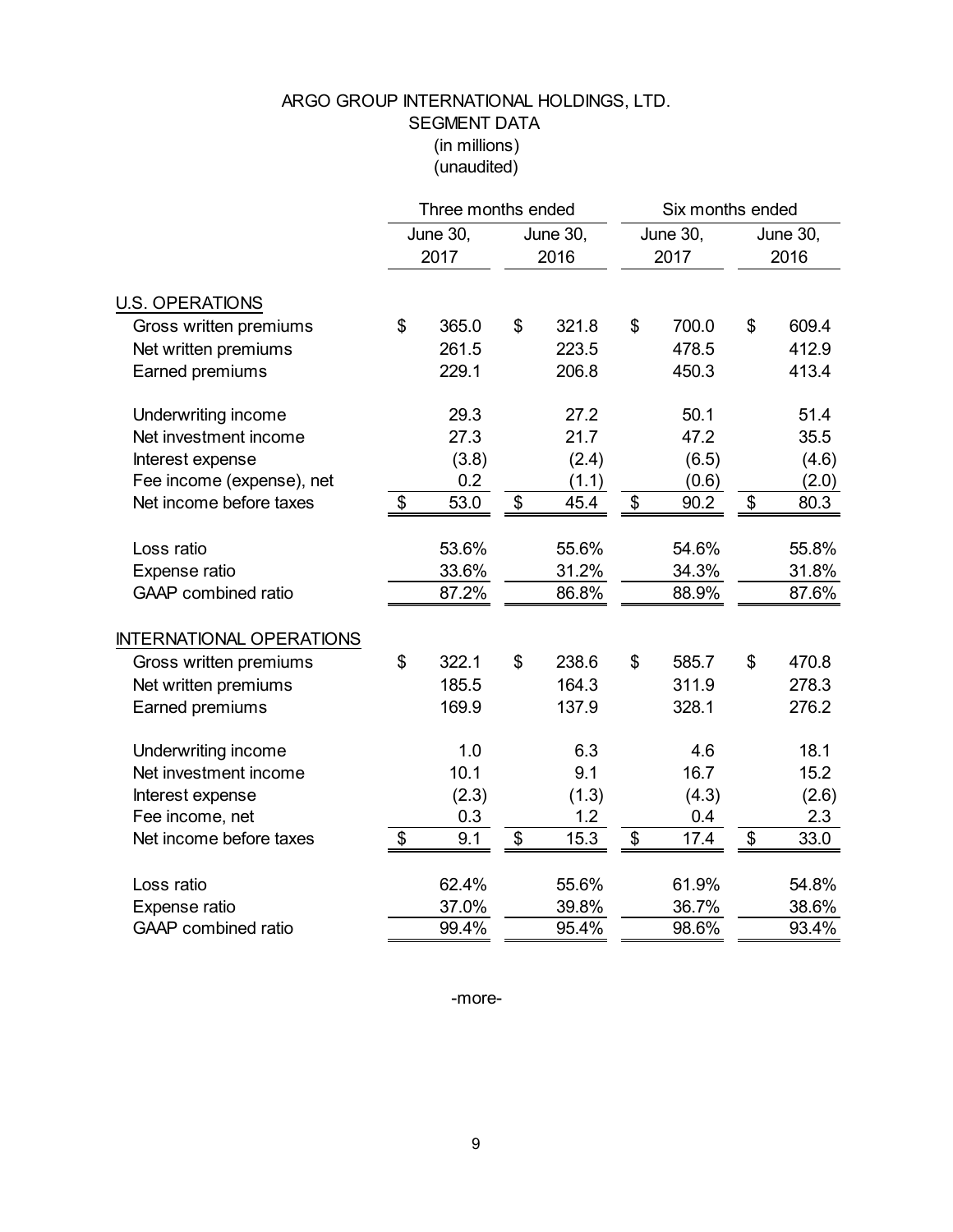#### (in millions) ARGO GROUP INTERNATIONAL HOLDINGS, LTD. (unaudited)

| Net Prior Year Development | Three months ended<br>June 30, |             |        | Six months ended |        |      |        |
|----------------------------|--------------------------------|-------------|--------|------------------|--------|------|--------|
| (Favorable)/Unfavorable    | 2017                           |             | 2016   |                  | 2017   | 2016 |        |
|                            |                                | (unaudited) |        |                  |        |      |        |
| U.S. Operations            | \$<br>(12.8)                   | \$          | (9.0)  | \$               | (18.0) | \$   | (11.9) |
| International Operations   | 10.0                           |             | (8.5)  |                  | 19.6   |      | (10.2) |
| <b>Run-off Lines</b>       | 1.7                            |             | 4.8    |                  | 4.1    |      | 6.2    |
| Total                      | (1.1)                          |             | (12.7) |                  | 5.7    |      | (15.9) |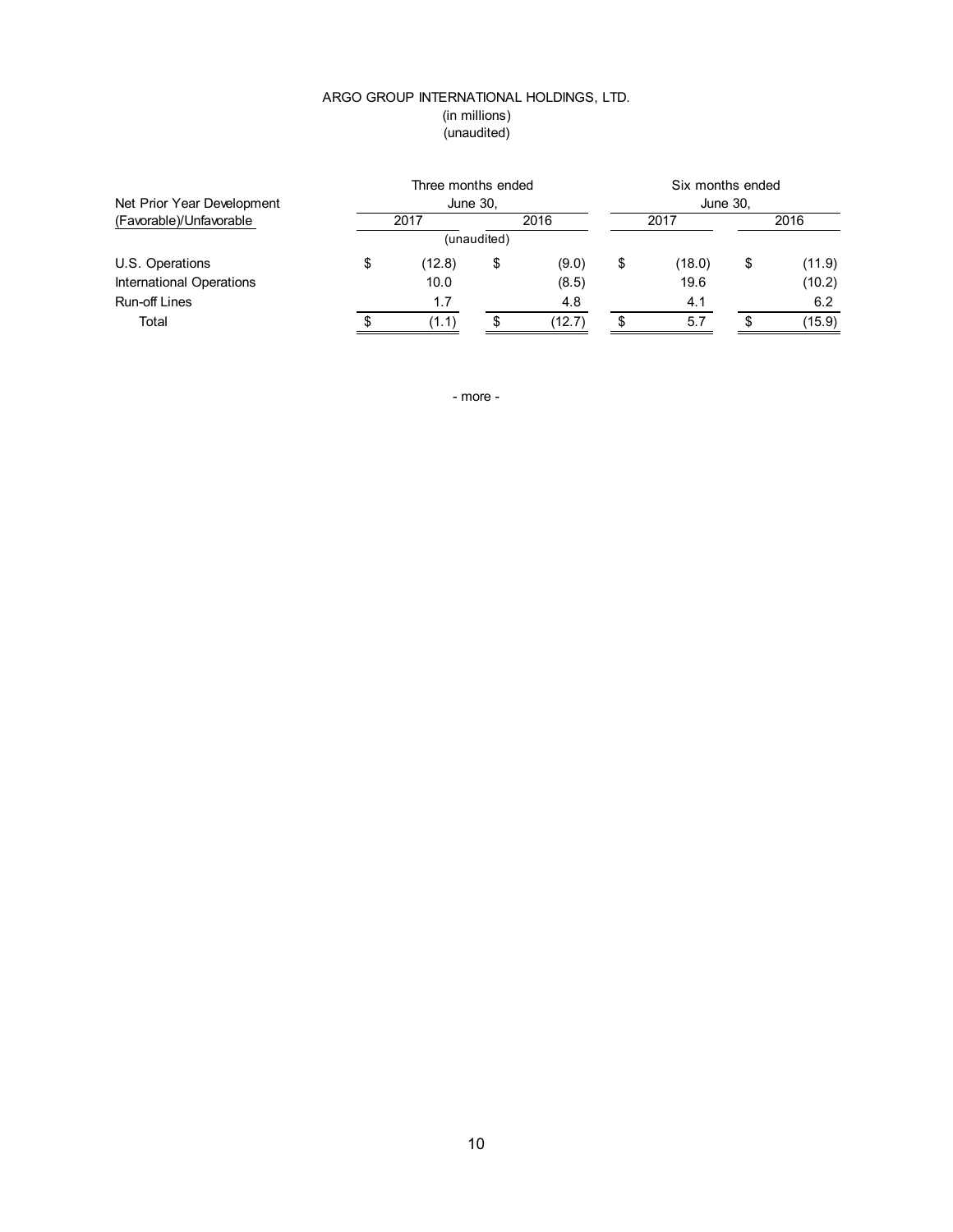#### ARGO GROUP INTERNATIONAL HOLDINGS, LTD. RECONCILIATION OF UNDERWRITING INCOME TO NET INCOME (in millions) (unaudited)

|                                                  | Three months ended<br>June 30. |    | Six months ended<br>June 30. |            |    |        |  |
|--------------------------------------------------|--------------------------------|----|------------------------------|------------|----|--------|--|
|                                                  | 2017                           |    | 2016                         | 2017       |    | 2016   |  |
| Net Income                                       | \$<br>46.0                     | \$ | 30.9                         | \$<br>82.7 | \$ | 58.6   |  |
| Add (deduct):                                    |                                |    |                              |            |    |        |  |
| Income tax provision                             | 4.8                            |    | 8.7                          | 10.8       |    | 14.1   |  |
| Net investment income                            | (43.6)                         |    | (35.7)                       | (74.1)     |    | (56.9) |  |
| Net realized investment and other (gains) losses | (4.5)                          |    | 2.1                          | (19.1)     |    | 4.9    |  |
| Fee and other income                             | (3.8)                          |    | (5.8)                        | (7.4)      |    | (12.6) |  |
| Interest expense                                 | 7.0                            |    | 4.9                          | 12.9       |    | 9.7    |  |
| Fee and other expense                            | 3.3                            |    | 5.7                          | 7.4        |    | 12.2   |  |
| Foreign currency exchange losses                 | 4.6                            |    | 4.5                          | 3.9        |    | 6.0    |  |
| Underwriting income                              | 13.8                           | \$ | 15.3                         | \$<br>17.1 | S  | 36.0   |  |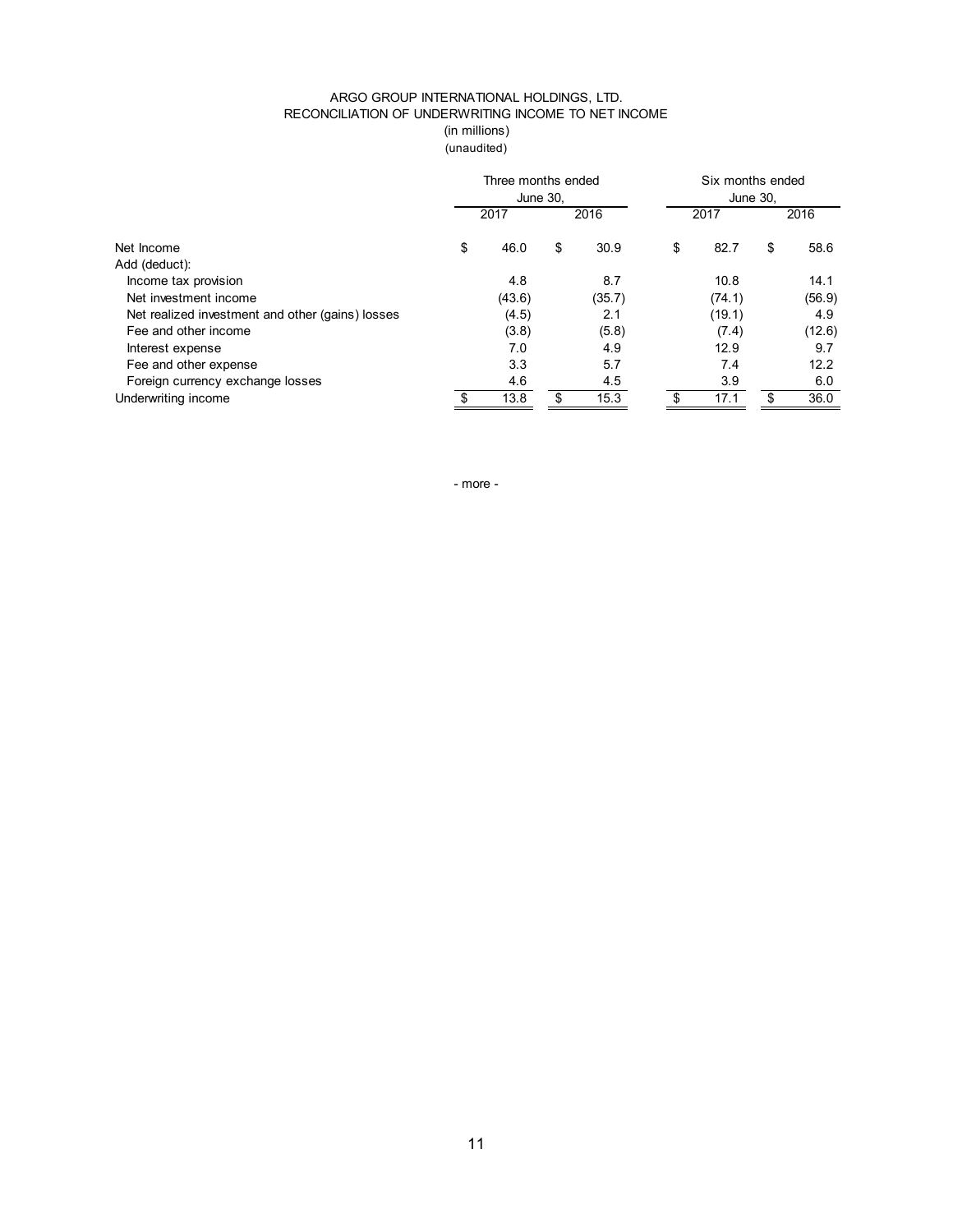# ARGO GROUP INTERNATIONAL HOLDINGS, LTD. RECONCILIATION OF ADJUSTED OPERATING INCOME TO NET INCOME

(in millions, except per share amounts)

(unaudited)

|                                                      | Three months ended<br>June 30, |       |    |      |    | Six months ended<br>June 30, |    |      |  |
|------------------------------------------------------|--------------------------------|-------|----|------|----|------------------------------|----|------|--|
|                                                      |                                | 2017  |    | 2016 |    | 2017                         |    | 2016 |  |
| Net income, as reported                              | \$                             | 46.0  | \$ | 30.9 | \$ | 82.7                         | \$ | 58.6 |  |
| Provision for income taxes                           |                                | 4.8   |    | 8.7  |    | 10.8                         |    | 14.1 |  |
| Net income, before taxes                             |                                | 50.8  |    | 39.6 |    | 93.5                         |    | 72.7 |  |
| Add (deduct):                                        |                                |       |    |      |    |                              |    |      |  |
| Net realized investment and other (gains) losses     |                                | (4.5) |    | 2.1  |    | (19.1)                       |    | 4.9  |  |
| Foreign currency exchange losses                     |                                | 4.6   |    | 4.5  |    | 3.9                          |    | 6.0  |  |
| Adjusted operating income before taxes               |                                | 50.9  |    | 46.2 |    | 78.3                         |    | 83.6 |  |
| Provision for income taxes, at assumed rate (a)      |                                | 10.2  |    | 9.2  |    | 15.7                         |    | 16.7 |  |
| Adjusted operating income                            | \$.                            | 40.7  | S  | 37.0 | \$ | 62.6                         | \$ | 66.9 |  |
|                                                      |                                |       |    |      |    |                              |    |      |  |
| Adjusted operating income per common share (diluted) | S                              | 1.31  | S  | 1.20 | \$ | 2.02                         | \$ | 2.16 |  |
| Weighted average common shares, diluted              |                                | 31.0  |    | 30.8 |    | 31.0                         |    | 31.0 |  |

(a) At assumed tax rate of 20%.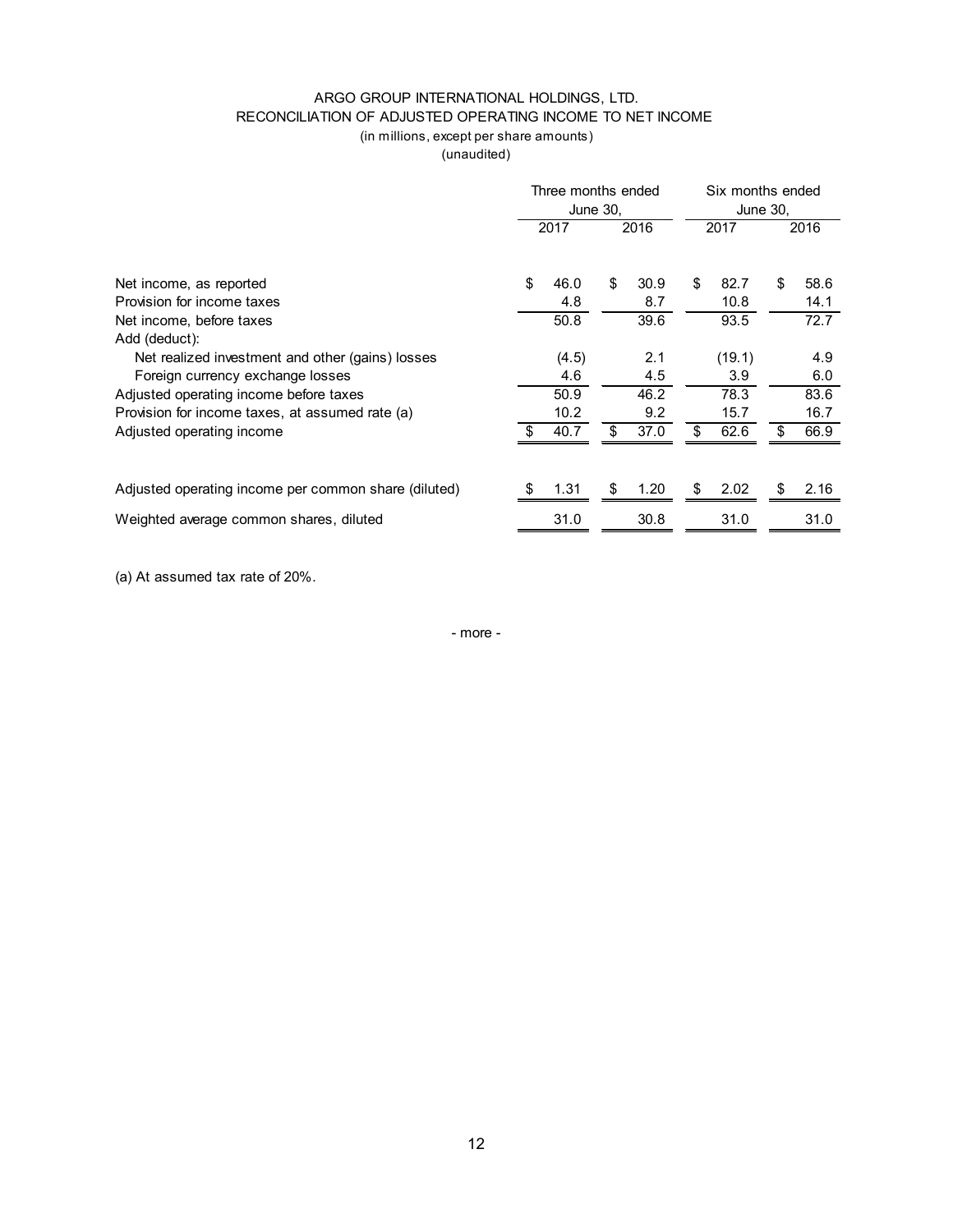#### ARGO GROUP INTERNATIONAL HOLDINGS, LTD. RECONCILIATION OF SEGMENT INCOME TO NET INCOME (in millions) (unaudited)

|                                              | Three months ended<br>June 30, |        |  |        |    | Six months ended<br><b>June 30,</b> |            |
|----------------------------------------------|--------------------------------|--------|--|--------|----|-------------------------------------|------------|
|                                              | 2017<br>2016                   |        |  |        |    | 2017                                | 2016       |
| Segment income (loss) before income taxes    |                                |        |  |        |    |                                     |            |
| U.S. Operations                              |                                | 53.0   |  | 45.4   |    | 90.2                                | 80.3       |
| International Operations                     |                                | 9.1    |  | 15.3   |    | 17.4                                | 33.0       |
| Run-off Lines                                |                                | (1.2)  |  | (3.2)  |    | (3.7)                               | (4.6)      |
| Corporate and Other                          |                                | (10.0) |  | (11.3) |    | (25.6)                              | (25.1)     |
| Realized investment and other gains (losses) |                                | 4.5    |  | (2.1)  |    | 19.1                                | (4.9)      |
| Foreign currency exchange losses             |                                | (4.6)  |  | (4.5)  |    | (3.9)                               | (6.0)      |
| Net income before income taxes               |                                | 50.8   |  | 39.6   |    | 93.5                                | 72.7       |
| Provision for taxes                          |                                | 4.8    |  | 8.7    |    | 10.8                                | 14.1       |
| Net income                                   |                                | 46.0   |  | 30.9   | \$ | 82.7                                | \$<br>58.6 |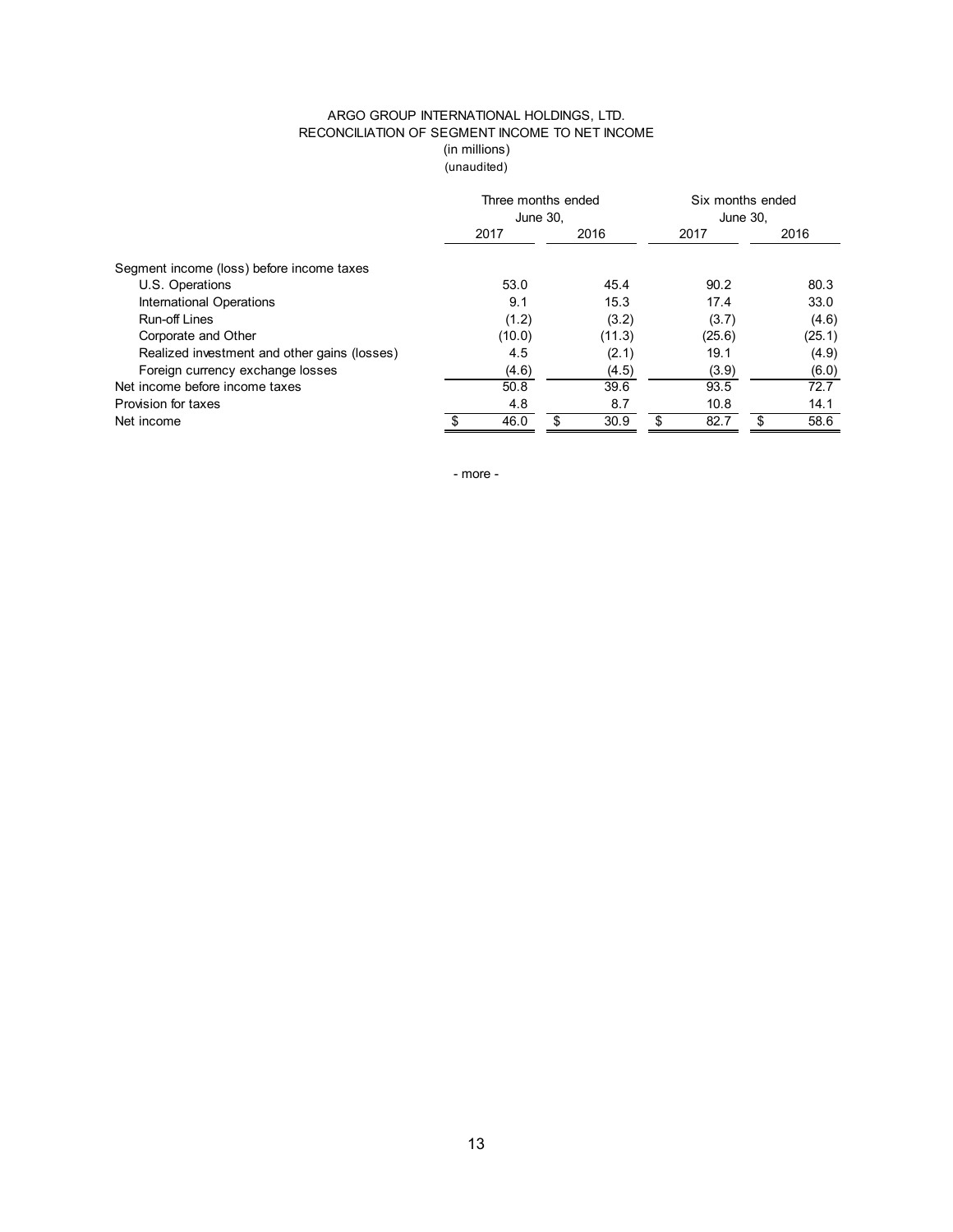# ARGO GROUP INTERNATIONAL HOLDINGS, LTD. RECONCILIATION OF LOSS RATIOS

(unaudited)

|                                          | Three months ended<br><b>June 30,</b> |           | Six months ended<br>June 30, |          |
|------------------------------------------|---------------------------------------|-----------|------------------------------|----------|
|                                          | 2017                                  | 2016      | 2017                         | 2016     |
| U.S. Operations                          |                                       |           |                              |          |
| Loss ratio                               | 53.6%                                 | 55.6%     | 54.6%                        | 55.8%    |
| Prior accident year loss development     | 5.6%                                  | 4.4%      | 4.0%                         | $2.9\%$  |
| Catastrophe losses                       | $-1.8%$                               | $-2.3%$   | $-1.1%$                      | $-1.7%$  |
| Current accident year ex-cats loss ratio | 57.4%                                 | 57.7%     | 57.5%                        | 57.0%    |
| <b>International Operations</b>          |                                       |           |                              |          |
| Loss ratio                               | 62.4%                                 | 55.6%     | 61.9%                        | 54.8%    |
| Prior accident year loss development     | $-5.9\%$                              | 6.2%      | $-6.0\%$                     | 3.8%     |
| Catastrophe losses                       | $-0.2%$                               | $-13.7\%$ | $-0.4%$                      | $-7.2\%$ |
| Current accident year ex-cats loss ratio | 56.3%                                 | 48.1%     | 55.5%                        | 51.4%    |
| Consolidated                             |                                       |           |                              |          |
| Loss ratio                               | 57.8%                                 | 57.0%     | 58.2%                        | 56.3%    |
| Prior accident year loss development     | 0.2%                                  | $3.7\%$   | $-0.7%$                      | 2.3%     |
| Catastrophe losses                       | $-1.1\%$                              | $-6.8%$   | $-0.8%$                      | $-3.9%$  |
| Current accident year ex-cats loss ratio | 56.9%                                 | 53.9%     | 56.7%                        | 54.7%    |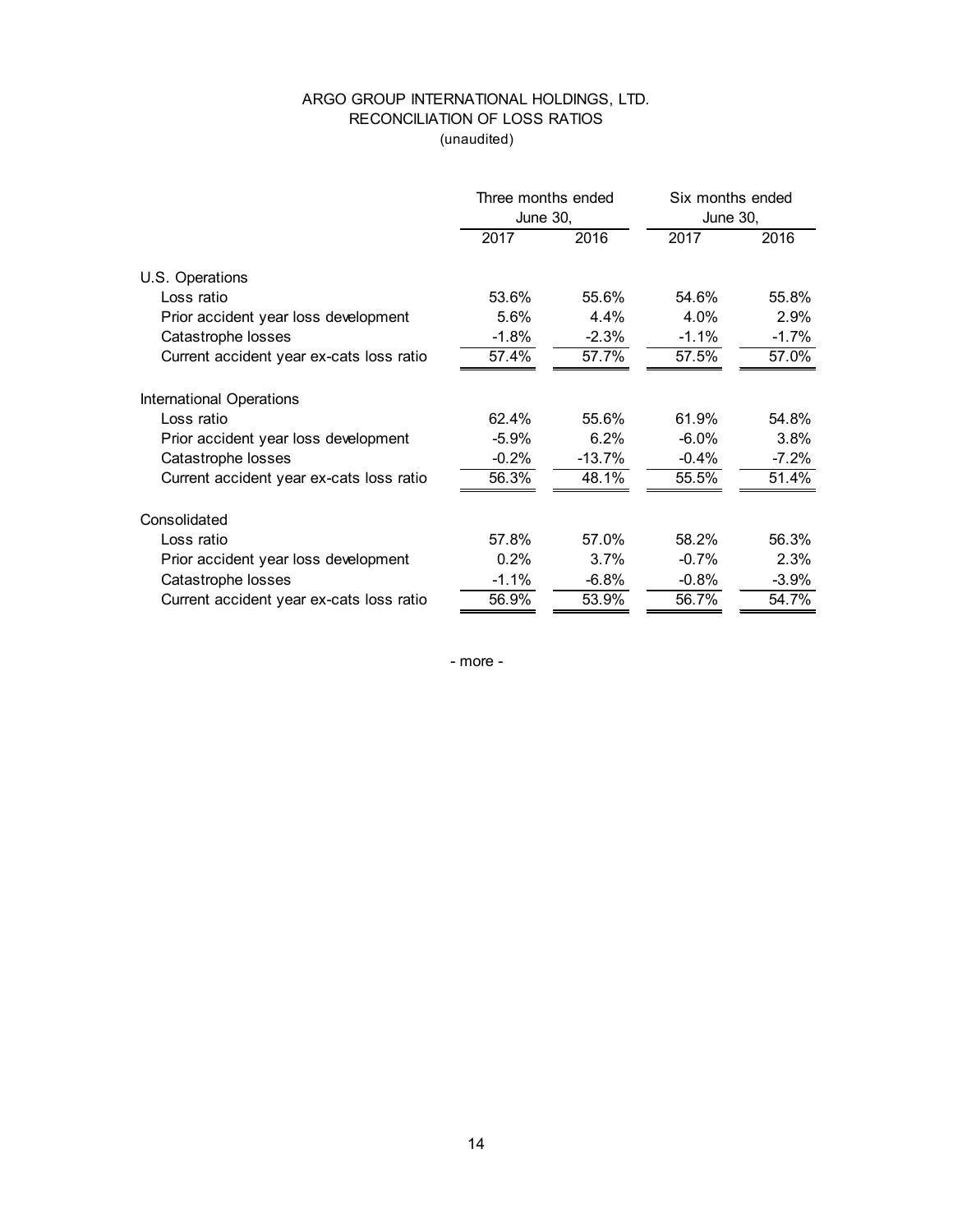## ARGO GROUP INTERNATIONAL HOLDINGS, LTD. GROSS WRITTEN PREMIUMS BY SEGMENT AND LINE OF BUSINESS (in millions)

(unaudited)

| <b>U.S. Operations</b>          |                                      |                      |                                  | Three months ended |    |                |                        | Three months ended               |                    |    |                |
|---------------------------------|--------------------------------------|----------------------|----------------------------------|--------------------|----|----------------|------------------------|----------------------------------|--------------------|----|----------------|
|                                 |                                      |                      |                                  | June 30, 2017      |    |                |                        |                                  | June 30, 2016      |    |                |
|                                 |                                      | <b>Gross Written</b> |                                  | Net Written        |    | Net Earned     | Gross Written          |                                  | Net Written        |    | Net Earned     |
| Property                        | \$                                   | 69.4                 | \$                               | 44.4               | \$ | 30.0           | \$<br>75.7             | \$                               | 40.5               | \$ | 31.6           |
| Liability                       |                                      | 220.2                |                                  | 159.7              |    | 148.8          | 192.6                  |                                  | 140.9              |    | 142.0          |
| Professional                    |                                      | 40.6                 |                                  | 31.0               |    | 28.5           | 34.1                   |                                  | 25.8               |    | 17.9           |
| Specialty                       |                                      | 34.8                 |                                  | 26.4               |    | 21.8           | 19.4                   |                                  | 16.3               |    | 15.3           |
| Total                           | \$                                   | 365.0                | \$                               | 261.5              | \$ | 229.1          | \$<br>321.8            | \$                               | 223.5              | \$ | 206.8          |
| <b>International Operations</b> |                                      |                      |                                  | Three months ended |    |                |                        |                                  | Three months ended |    |                |
|                                 |                                      | <b>Gross Written</b> |                                  | June 30, 2017      |    |                |                        |                                  | June 30, 2016      |    |                |
|                                 |                                      |                      |                                  | <b>Net Written</b> |    | Net Earned     | <b>Gross Written</b>   |                                  | Net Written        |    | Net Earned     |
| Property                        | \$                                   | 117.2                | \$                               | 62.0               | \$ | 55.2           | \$<br>99.5             | \$                               | 70.0               | \$ | 48.9           |
| Liability                       |                                      | 38.3                 |                                  | 19.0               |    | 18.9           | 33.1                   |                                  | 18.6               |    | 20.2           |
| Professional                    |                                      | 41.4                 |                                  | 23.9               |    | 23.8           | 39.8                   |                                  | 27.2               |    | 26.0           |
| Specialty                       |                                      | 125.2                |                                  | 80.6               |    | 72.0           | 66.2                   |                                  | 48.5               |    | 42.8           |
| Total                           | \$                                   | 322.1                | \$                               | 185.5              | \$ | 169.9          | \$<br>238.6            | \$                               | 164.3              | \$ | 137.9          |
| Consolidated                    |                                      |                      |                                  | Three months ended |    |                |                        |                                  | Three months ended |    |                |
|                                 |                                      |                      |                                  | June 30, 2017      |    |                |                        |                                  | June 30, 2016      |    |                |
|                                 |                                      | <b>Gross Written</b> |                                  | Net Written        |    | Net Earned     | <b>Gross Written</b>   |                                  | Net Written        |    | Net Earned     |
| Property                        | \$                                   | 186.7                | \$                               | 106.5              | \$ | 85.3           | \$<br>175.2            | \$                               | 110.5              | \$ | 80.5           |
| Liability                       |                                      | 258.5                |                                  | 178.7              |    | 167.7          | 225.9                  |                                  | 159.7              |    | 162.4          |
| Professional                    |                                      | 82.0                 |                                  | 54.9               |    | 52.3           | 73.9                   |                                  | 53.0               |    | 43.9           |
| Specialty                       |                                      | 160.0                |                                  | 107.0              |    | 93.8           | 85.6                   |                                  | 64.8               |    | 58.1           |
| Total                           | \$                                   | 687.2                | \$                               | 447.1              | \$ | 399.1          | \$<br>560.6            | \$                               | 388.0              | \$ | 344.9          |
|                                 | Six months ended<br>Six months ended |                      |                                  |                    |    |                |                        |                                  |                    |    |                |
| <b>U.S. Operations</b>          |                                      |                      |                                  |                    |    |                |                        |                                  |                    |    |                |
|                                 |                                      |                      |                                  | June 30, 2017      |    |                |                        |                                  | June 30, 2016      |    |                |
|                                 |                                      | <b>Gross Written</b> |                                  | Net Written        |    | Net Earned     | <b>Gross Written</b>   |                                  | Net Written        |    | Net Earned     |
| Property                        | \$                                   | 125.3                | \$                               | 59.4               | \$ | 59.0           | \$<br>119.4            | \$                               | 59.6               | \$ | 65.1           |
| Liability                       |                                      | 438.2                |                                  | 314.4              |    | 294.6          | 386.5                  |                                  | 276.6              |    | 282.8          |
| Professional                    |                                      | 73.7                 |                                  | 57.2               |    | 54.7           | 63.6                   |                                  | 43.1               |    | 35.5           |
| Specialty                       |                                      | 62.8                 |                                  | 47.5               |    | 42.0           | 39.9                   |                                  | 33.6               |    | 30.0           |
| Total                           | \$                                   | 700.0                | \$                               | 478.5              | \$ | 450.3          | \$<br>609.4            | \$                               | 412.9              | \$ | 413.4          |
| <b>International Operations</b> |                                      |                      |                                  | Six months ended   |    |                |                        |                                  | Six months ended   |    |                |
|                                 |                                      |                      |                                  | June 30, 2017      |    |                |                        |                                  | June 30, 2016      |    |                |
|                                 |                                      | <b>Gross Written</b> |                                  | Net Written        |    | Net Earned     | <b>Gross Written</b>   |                                  | Net Written        |    | Net Earned     |
| Property                        | \$                                   | 210.0                | \$                               | 96.0               | \$ | 115.8          | \$<br>196.5            | \$                               | 112.1              | \$ | 100.6          |
| Liability                       |                                      | 70.3                 |                                  | 36.2               |    | 37.5           | 69.4                   |                                  | 39.1               |    | 41.5           |
| Professional                    |                                      | 77.6                 |                                  | 44.4               |    | 47.7           | 71.5                   |                                  | 44.8               |    | 49.5           |
| Specialty                       |                                      | 227.8                |                                  | 135.3              |    | 127.1          | 133.4                  |                                  | 82.3               |    | 84.6           |
| Total                           | \$                                   | 585.7                | \$                               | 311.9              | \$ | 328.1          | \$<br>470.8            | \$                               | 278.3              | \$ | 276.2          |
| Consolidated                    |                                      |                      |                                  | Six months ended   |    |                |                        |                                  | Six months ended   |    |                |
|                                 |                                      |                      |                                  | June 30, 2017      |    |                |                        |                                  | June 30, 2016      |    |                |
|                                 |                                      | Gross Written        |                                  | <b>Net Written</b> |    | Net Earned     | Gross Written          |                                  | Net Written        |    | Net Earned     |
| Property                        | \$                                   | 335.4                | \$                               | 155.5              | \$ | 174.9          | \$<br>315.9            | \$                               | 171.7              | \$ | 165.7          |
| Liability                       |                                      | 508.5                |                                  | 350.6              |    | 332.1          | 456.1                  |                                  | 315.9              |    | 324.5          |
| Professional                    |                                      | 151.3                |                                  | 101.6              |    | 102.4          | 135.1                  |                                  | 87.9               |    | 85.0           |
| Specialty<br>Total              | S                                    | 290.6<br>1,285.8     | $\overline{\boldsymbol{\theta}}$ | 182.8<br>790.5     | \$ | 169.1<br>778.5 | \$<br>173.3<br>1,080.4 | $\overline{\boldsymbol{\theta}}$ | 115.9<br>691.4     | \$ | 114.6<br>689.8 |

-more-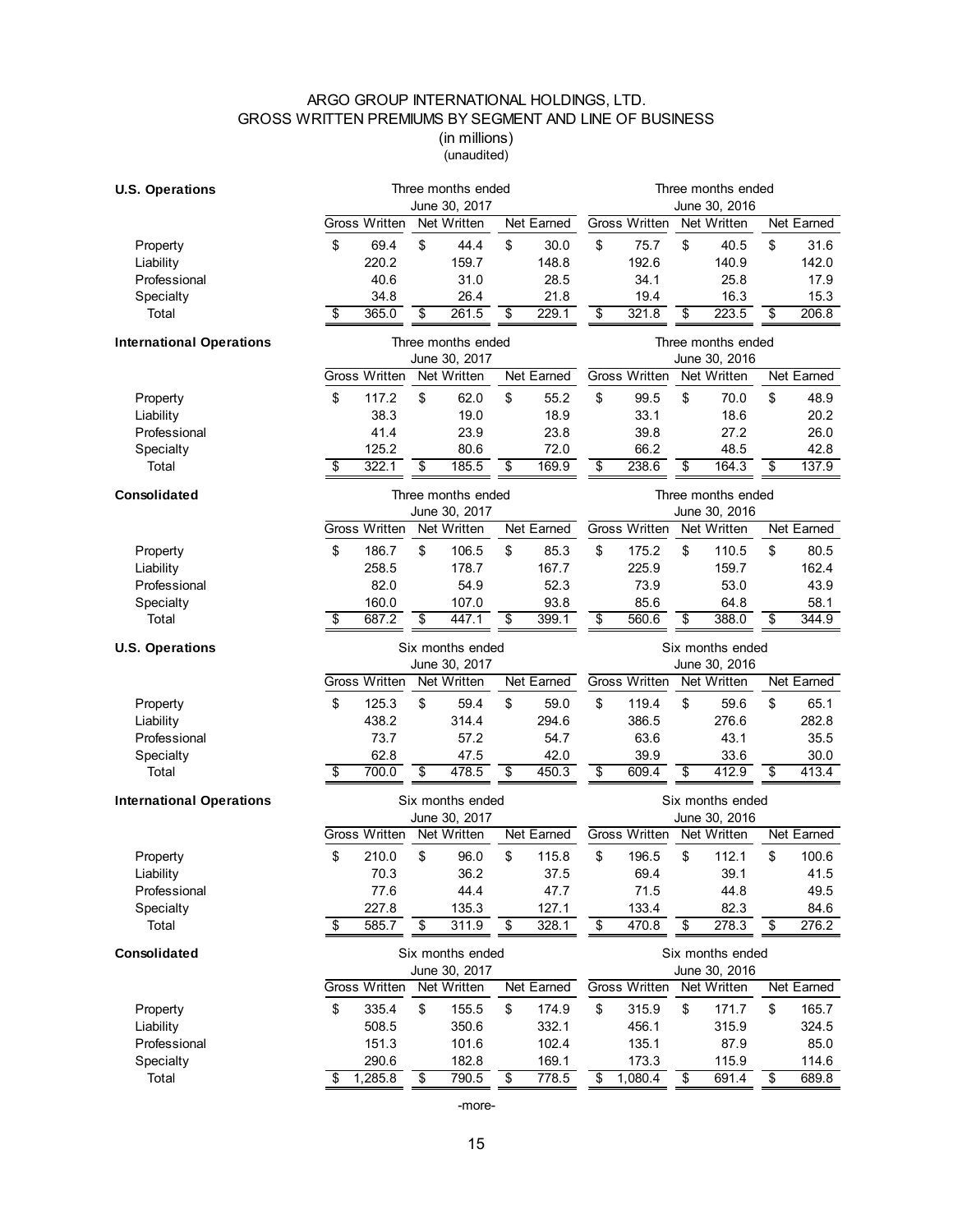#### ARGO GROUP INTERNATIONAL HOLDINGS, LTD. COMPONENTS OF NET INVESTMENT INCOME ALL SEGMENTS (in millions) (unaudited)

|                                               |         | Three months ended |          |      |  |             |  |              |  |         |  |
|-----------------------------------------------|---------|--------------------|----------|------|--|-------------|--|--------------|--|---------|--|
|                                               | June 30 |                    | March 31 |      |  | December 31 |  | September 30 |  | June 30 |  |
|                                               |         | 2017<br>2017       |          | 2016 |  | 2016        |  | 2016         |  |         |  |
| Net investment income, excluding alternatives |         | 23.0               |          | 22.2 |  | 22.4        |  | 22.9         |  | 23.2    |  |
| Alternative investments                       |         | 20.6               |          | 8.3  |  | 3.1         |  | 9.8          |  | 12.5    |  |
| Total net investment income                   |         | 43.6               |          | 30.5 |  | 25.5        |  | 32.7         |  | 35.7    |  |